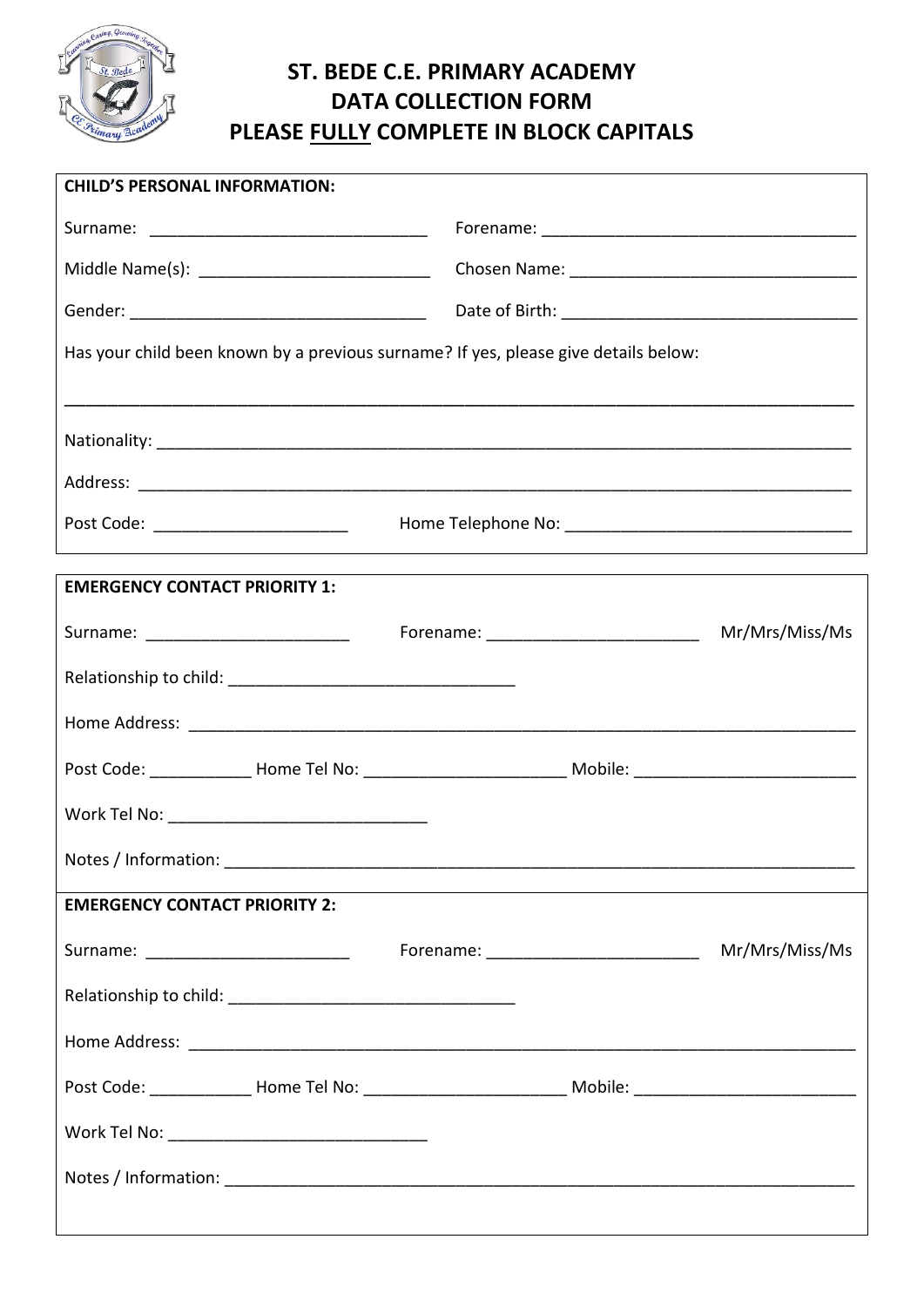| <b>EMERGENCY CONTACT PRIORITY 3:</b>            |  |                |
|-------------------------------------------------|--|----------------|
| Surname: ________________________               |  | Mr/Mrs/Miss/Ms |
|                                                 |  |                |
|                                                 |  |                |
|                                                 |  |                |
| Work Tel No: __________________________________ |  |                |
|                                                 |  |                |
|                                                 |  |                |

| Asian Bangladeshi                  | Mixed White & Black African                                                                                                                     |
|------------------------------------|-------------------------------------------------------------------------------------------------------------------------------------------------|
| Asian Indian                       | Mixed White & Black Caribbean                                                                                                                   |
| Asian Kashmiri                     | Any Other Ethnic Background                                                                                                                     |
| Asian Pakistani                    | Prefer not to say                                                                                                                               |
| Asian Other                        | <b>White British</b>                                                                                                                            |
| <b>Black Africa</b>                | White Irish                                                                                                                                     |
| <b>Black Caribbean</b>             | White Eastern European                                                                                                                          |
| <b>Black Other</b>                 | White Other                                                                                                                                     |
| Chinese                            | White Gypsy Roma                                                                                                                                |
| Mixed Other                        | Other (Please State):                                                                                                                           |
| Mixed White Asian                  |                                                                                                                                                 |
| First Language:                    | Second Language: __________<br>RELIGION (optional information - we require explicit consent under article 9 of GDPR to process religious data): |
| Does your child follow a religion? | Yes [ ] No [ ]                                                                                                                                  |

|              | Does your child speak English as a first language?                                  |
|--------------|-------------------------------------------------------------------------------------|
|              | Yes<br>No.                                                                          |
|              | If no, and English is spoken as a second language, please tick the appropriate box: |
| $\mathbf{1}$ | English is fully understood, written and spoken by my child                         |
|              | Some English is understood, written and spoken by my child                          |
|              | Only a little English is understood, written and spoken by my child                 |
|              | No English is understood, written or spoken by my child                             |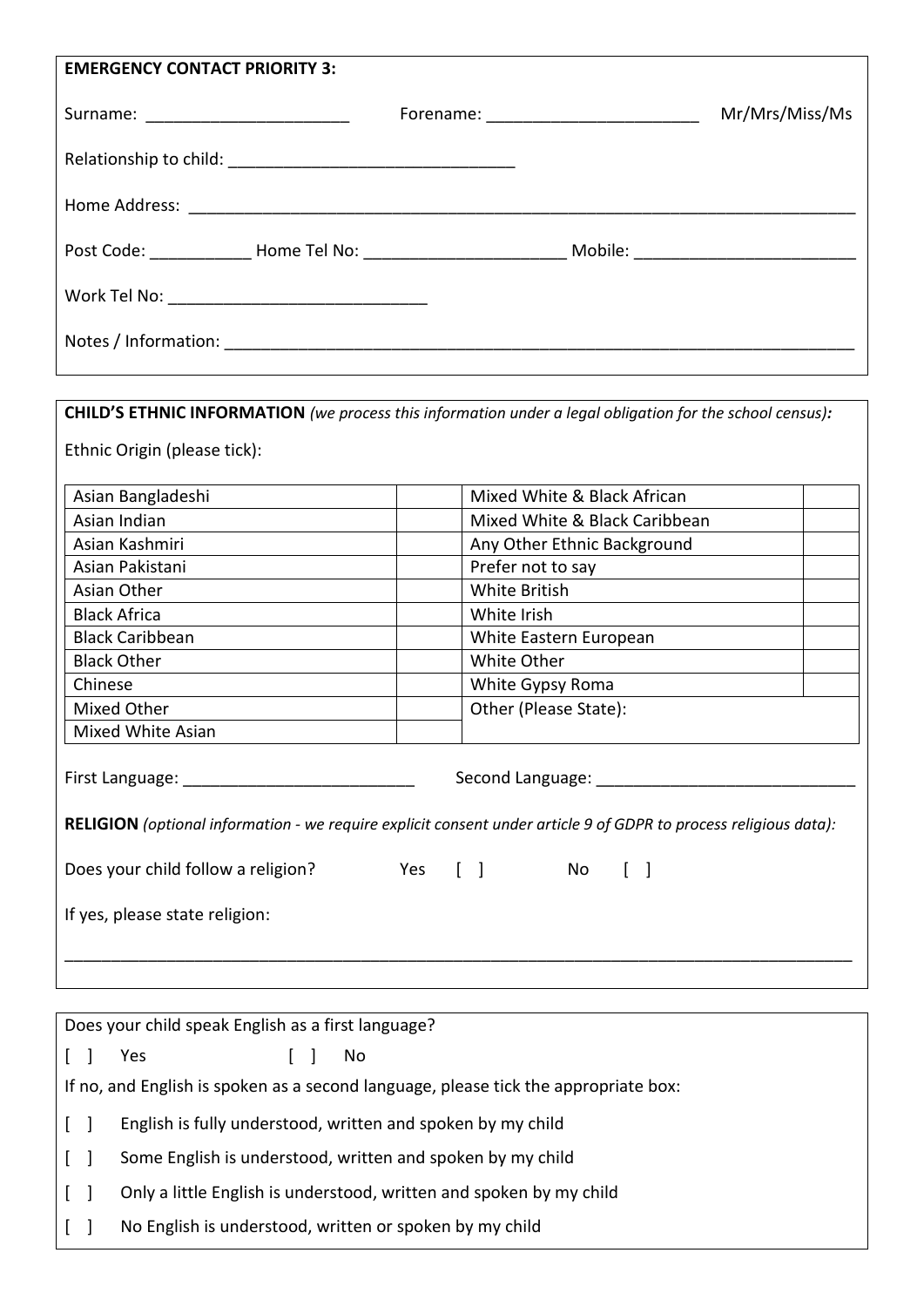| Does your child have a sibling(s) at the Academy?                                                                                                                                                                                                                                         |                                                                                                                                                                                                                                                                                                                                                                                                                          | Yes |                  | No |    |
|-------------------------------------------------------------------------------------------------------------------------------------------------------------------------------------------------------------------------------------------------------------------------------------------|--------------------------------------------------------------------------------------------------------------------------------------------------------------------------------------------------------------------------------------------------------------------------------------------------------------------------------------------------------------------------------------------------------------------------|-----|------------------|----|----|
| If yes, please state sibling's name and year group                                                                                                                                                                                                                                        |                                                                                                                                                                                                                                                                                                                                                                                                                          |     |                  |    |    |
|                                                                                                                                                                                                                                                                                           | Year: $\frac{1}{\sqrt{1-\frac{1}{2}}}\frac{1}{\sqrt{1-\frac{1}{2}}}\frac{1}{\sqrt{1-\frac{1}{2}}}\frac{1}{\sqrt{1-\frac{1}{2}}}\frac{1}{\sqrt{1-\frac{1}{2}}}\frac{1}{\sqrt{1-\frac{1}{2}}}\frac{1}{\sqrt{1-\frac{1}{2}}}\frac{1}{\sqrt{1-\frac{1}{2}}}\frac{1}{\sqrt{1-\frac{1}{2}}}\frac{1}{\sqrt{1-\frac{1}{2}}}\frac{1}{\sqrt{1-\frac{1}{2}}}\frac{1}{\sqrt{1-\frac{1}{2}}}\frac{1}{\sqrt{1-\frac{1}{2}}}\frac{1}{\$ |     |                  |    |    |
|                                                                                                                                                                                                                                                                                           |                                                                                                                                                                                                                                                                                                                                                                                                                          |     |                  |    |    |
|                                                                                                                                                                                                                                                                                           |                                                                                                                                                                                                                                                                                                                                                                                                                          |     |                  |    |    |
| Does your child's sibling(s) have the same emergency contact details? [ ] Yes                                                                                                                                                                                                             |                                                                                                                                                                                                                                                                                                                                                                                                                          |     |                  |    | No |
| CHILD'S MEAL ARRANGEMENTS/DIETARY REQUIREMENTS (please tick):                                                                                                                                                                                                                             |                                                                                                                                                                                                                                                                                                                                                                                                                          |     |                  |    |    |
| Free School Meal * [ ] Paying School Meal [ ]                                                                                                                                                                                                                                             |                                                                                                                                                                                                                                                                                                                                                                                                                          |     | Packed Lunch [ ] |    |    |
|                                                                                                                                                                                                                                                                                           |                                                                                                                                                                                                                                                                                                                                                                                                                          |     |                  |    |    |
| Does your child have any dietary requirements/allergies (please tick)?<br>(please note we do not offer Halal, however we do offer a vegetarian option)                                                                                                                                    |                                                                                                                                                                                                                                                                                                                                                                                                                          |     |                  |    |    |
| $\lceil \; \rceil$<br>$No$ $[$ $]$<br>Yes                                                                                                                                                                                                                                                 |                                                                                                                                                                                                                                                                                                                                                                                                                          |     |                  |    |    |
| If yes, please give details:                                                                                                                                                                                                                                                              |                                                                                                                                                                                                                                                                                                                                                                                                                          |     |                  |    |    |
|                                                                                                                                                                                                                                                                                           |                                                                                                                                                                                                                                                                                                                                                                                                                          |     |                  |    |    |
|                                                                                                                                                                                                                                                                                           |                                                                                                                                                                                                                                                                                                                                                                                                                          |     |                  |    |    |
| <b>CHILD'S MEDICAL INFORMATION</b> (we process this information under article 9 of GDPR where we have a vital<br>interest in the welfare of your child):                                                                                                                                  |                                                                                                                                                                                                                                                                                                                                                                                                                          |     |                  |    |    |
|                                                                                                                                                                                                                                                                                           |                                                                                                                                                                                                                                                                                                                                                                                                                          |     |                  |    |    |
|                                                                                                                                                                                                                                                                                           |                                                                                                                                                                                                                                                                                                                                                                                                                          |     |                  |    |    |
| Please detail any relevant medical condition, allergy or disability which we need to be aware of and make<br>reasonable adjustments to accommodate:                                                                                                                                       |                                                                                                                                                                                                                                                                                                                                                                                                                          |     |                  |    |    |
|                                                                                                                                                                                                                                                                                           |                                                                                                                                                                                                                                                                                                                                                                                                                          |     |                  |    |    |
|                                                                                                                                                                                                                                                                                           |                                                                                                                                                                                                                                                                                                                                                                                                                          |     |                  |    |    |
| It is preferable, where possible, for parents to administer medicines to their child but, in the case where<br>this is clearly impossible, the child must self-administer. Staff will not give medicines to any child. Please<br>detail your child's medication (if required) and dosage: |                                                                                                                                                                                                                                                                                                                                                                                                                          |     |                  |    |    |
|                                                                                                                                                                                                                                                                                           |                                                                                                                                                                                                                                                                                                                                                                                                                          |     |                  |    |    |
|                                                                                                                                                                                                                                                                                           |                                                                                                                                                                                                                                                                                                                                                                                                                          |     |                  |    |    |